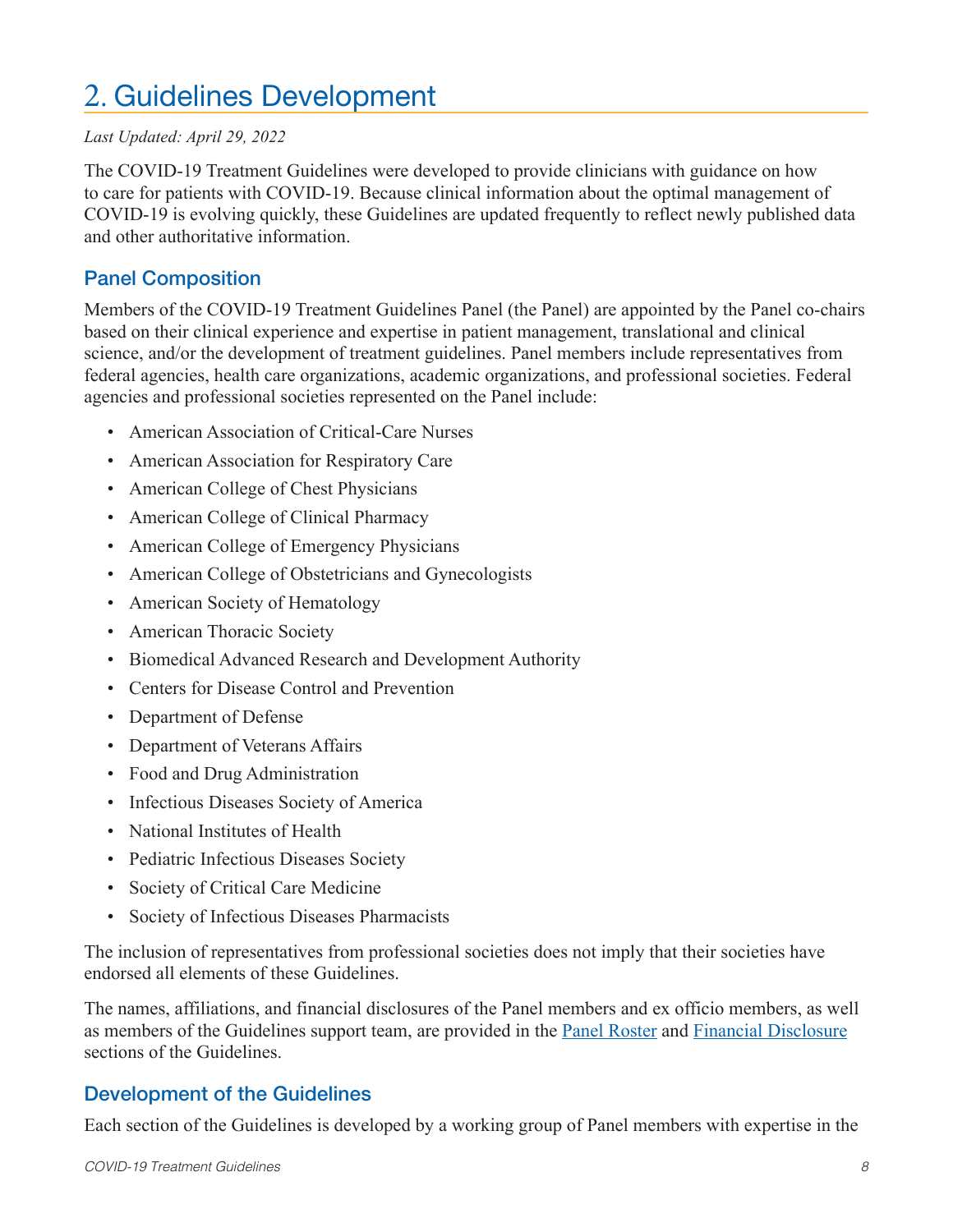area addressed in the section. Each working group is responsible for identifying relevant information and published scientific literature and for conducting a systematic, comprehensive review of that information and literature. The working groups propose updates to the Guidelines based on the latest published research findings and clinical information.

New Guidelines sections and recommendations are reviewed and voted on by the voting members of the Panel. To be included in the Guidelines, a recommendation statement must be endorsed by a majority of voting members; this applies to recommendations for and against treatments and cases where there is insufficient evidence to recommend either for or against treatments. Updates to existing sections that do not affect the rated recommendations are approved by Panel co-chairs without a Panel vote. Panel members are required to keep all Panel deliberations and unpublished data that are evaluated during the development of the Guidelines confidential.

## *Method of Synthesizing Data and Formulating Recommendations*

The working groups critically review and synthesize the available data to develop recommendations. During this process, the Panel evaluates the data, including the source of the data, the type of study (e.g., randomized controlled trial, prospective or retrospective cohort study, case series, in vitro study), the quality and suitability of the methods, the number of participants, and the effect sizes observed.

The recommendations in these Guidelines are based on scientific evidence and expert opinion. Each recommendation includes 2 ratings: an uppercase letter (**A**, **B**, or **C**) that indicates the strength of the recommendation and a Roman numeral with or without a lowercase letter (**I**, **IIa**, **IIb**, or **III**) that indicates the quality of the evidence that supports the recommendation.

|    | <b>Strength of Recommendation</b>                                                                                                   | <b>Quality of Evidence for Recommendation</b>                                    |
|----|-------------------------------------------------------------------------------------------------------------------------------------|----------------------------------------------------------------------------------|
| B: | A: Strong recommendation for the statement<br>Moderate recommendation for the statement<br>C: Weak recommendation for the statement | One or more randomized trials without major<br><b>limitations</b>                |
|    |                                                                                                                                     | <b>Ila:</b> Other randomized trials or subgroup analyses of<br>randomized trials |
|    |                                                                                                                                     | <b>IIb:</b> Nonrandomized trials or observational cohort studies                 |
|    |                                                                                                                                     | <b>III:</b> Expert opinion                                                       |

#### **Table 1. Recommendation Rating Scheme**

To develop the recommendations in these Guidelines, the Panel uses data from the rapidly growing body of research on COVID-19. The Panel also relies heavily on experience with other diseases, supplemented with the members' evolving clinical experience with COVID-19.

In general, the recommendations in these Guidelines fall into the following categories:

- **• The Panel recommends using [blank] for the treatment of COVID-19 (rating).** Recommendations in this category are based on evidence that the potential benefits of using this intervention outweigh the potential risks.
- **• There is insufficient evidence for the Panel to recommend either for or against the use of [blank] for the treatment of COVID-19 (no rating).** This statement is used when there are currently not enough data to support a recommendation, or the available data are conflicting.
- **• The Panel recommends against the use of [blank] for the treatment of COVID-19, except in a clinical trial (rating).** This recommendation is used for an intervention that has not clearly demonstrated efficacy in the treatment of COVID-19 and/or has potential safety concerns. More clinical trials are needed to further define the role of the intervention in treating COVID-19.